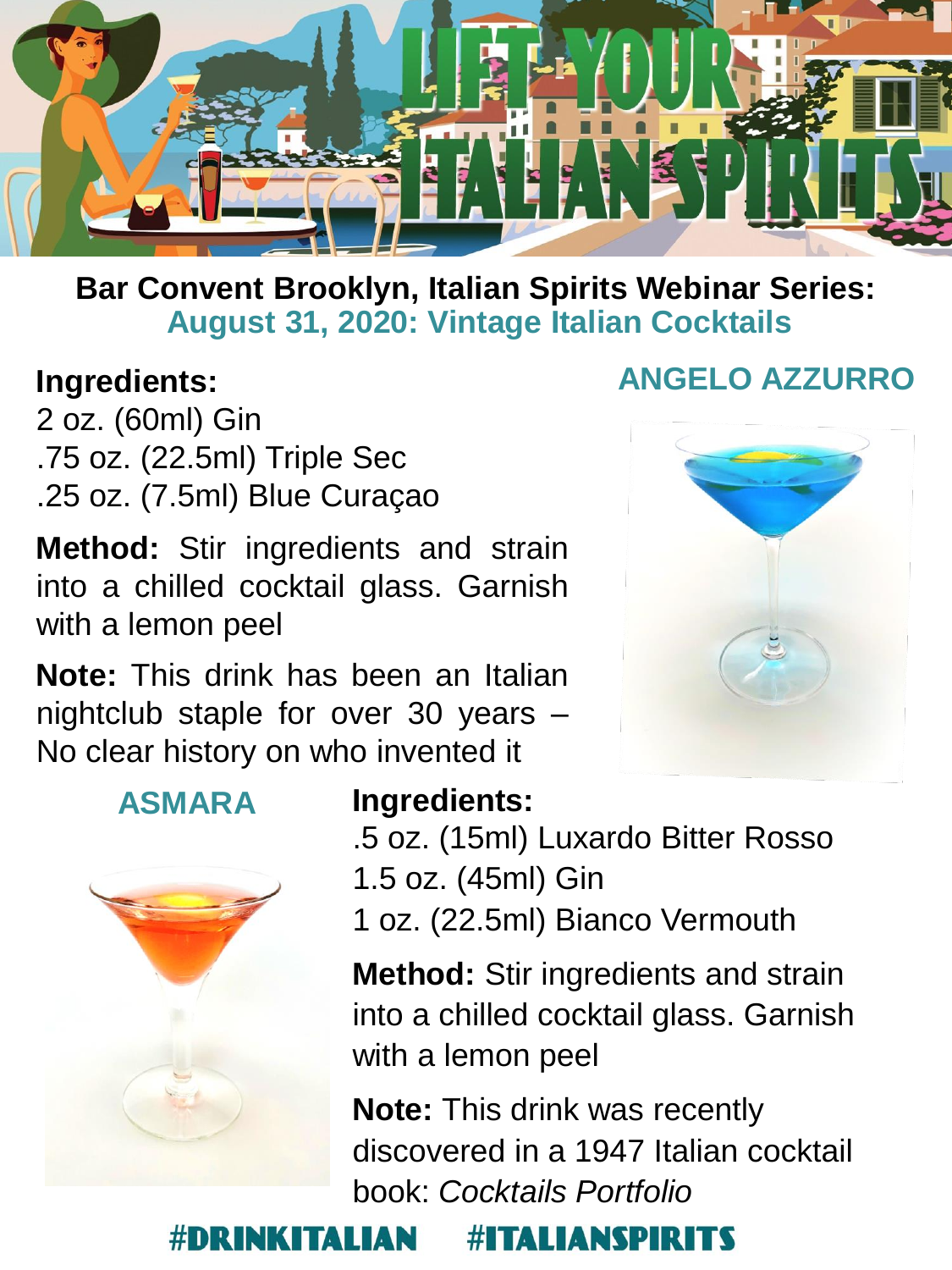

1 oz. (30ml) Liquified Dark Chocolate (or Gianduja)

2 oz. (60ml) Espresso Coffee .5 oz (15ml) Fresh Cream .5 oz (15ml) Poli Chiara di Moscato **Method:** Layer the first 3 ingredients in the order above – Float the Grappa. **Note:** Historical hot drink served in Piedmonts bars and cafés dating back to the 18th century. The Grappa is optional.

## **BICERIN** (Corretto)



## **BICICLETTA**



### **Ingredients:**

3 oz. (90ml) Crisp White Wine 1 oz. (30ml) Luxardo Bitter Rosso 1 oz. (30ml) Soda or Seltzer **Method:** Prepare directly over ice in a wine glass. Garnish with a lemon or orange peel.

**Note:** Invented in Northern Italy sometime during Italian fascism (1922 and 1943). It is also known as *Aragosta* in other areas.

#### **TALIANSPIR** ᅔ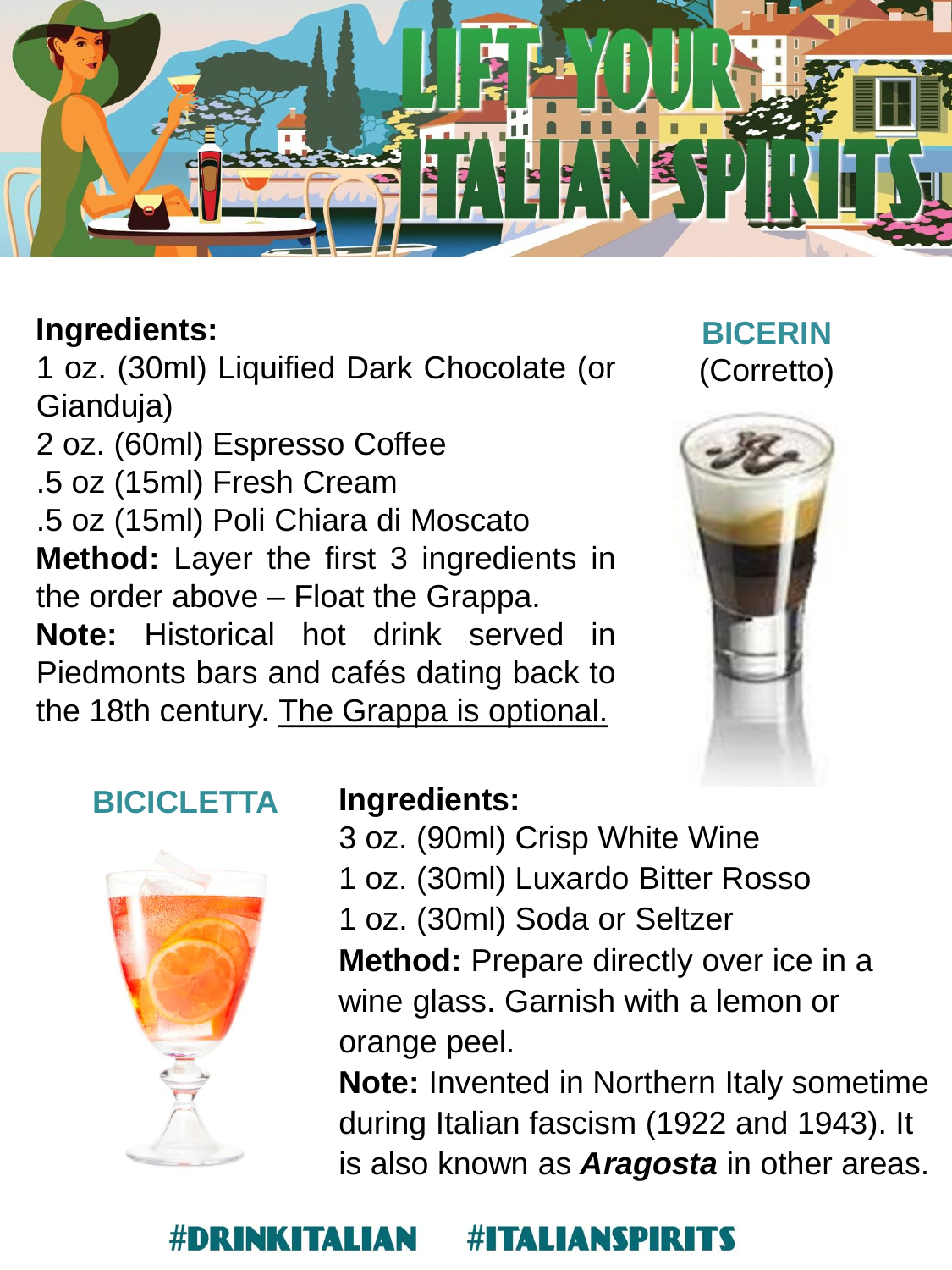

1.5 oz. (45ml) Gin

.75 oz. Dry Vermouth (Or Riesling/Rhine)

.75 oz. Luxardo Bitter Rosso

**Method:** Stir ingredients and strain into a chilled cocktail glass. Garnish with a lemon peel.

**Note:** This drink was invented at the *Orvm* Bar inside the Westin Excelsior Rome in 1950 by Barman Giovanni Raimondo.



## **GARIBALDI**



### **Ingredients:**

1.5 oz. (45ml) Luxardo Bitter Rosso 4.5 oz. (130ml) Fresh orange juice **Method:** Prepare directly over ice in a tall glass. Garnish with half orange slice tucked on the side of the glass. **Note:** This drink became popular in the 1980's and is now found on cocktail lists across Italy. It was named after Italian revolutionary Giuseppe Garibaldi.

## **FALLANSPIR**

## **CARDINALE**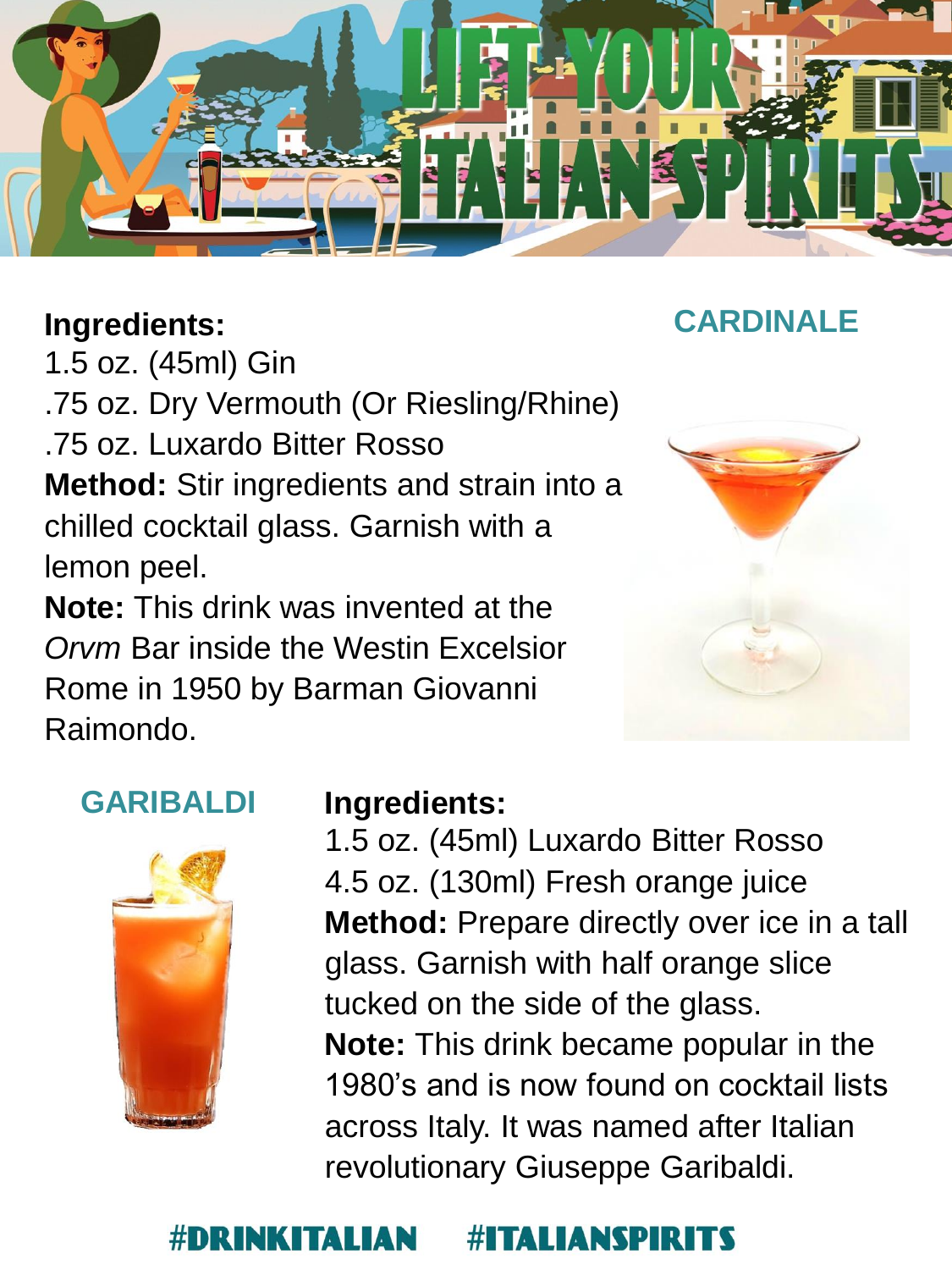

**HUGO**

4 oz. (120ml) Prosecco 1 oz. (30ml) Elderflower syrup 1 oz. (30ml) Soda or seltzer **Method:** Prepare directly over ice in a wine glass. Sprinkle 6 mint leaves and stir them in. Garnish with a mint top and a lime wheel. **Note:** Originated in Trentino-Alto Adige and was created in 2005 by Roland Gruber at the San Zeno Wine & Cocktail Bar in Bolzano.



#### **Ingredients: LLOYD ROYALE**

- 1 oz. (30ml) Poli Chiara di Moscato
- .5 oz (15ml) Cognac
- .5 oz (15ml) Maraschino Liqueur
- .5 oz (15ml) Lemon juice
- .5 oz (15ml) Orgeat
- 2 Dashes orange bitters

**Method:** Shake ingredients & strain into a chilled cocktail glass. Garnish with a lemon peel.

**Note:** First seen in the 1936 Italian Cocktail book "Mille Misture" by Elvezio.

#### **#ITALIANSPIRITS** KITALIAN

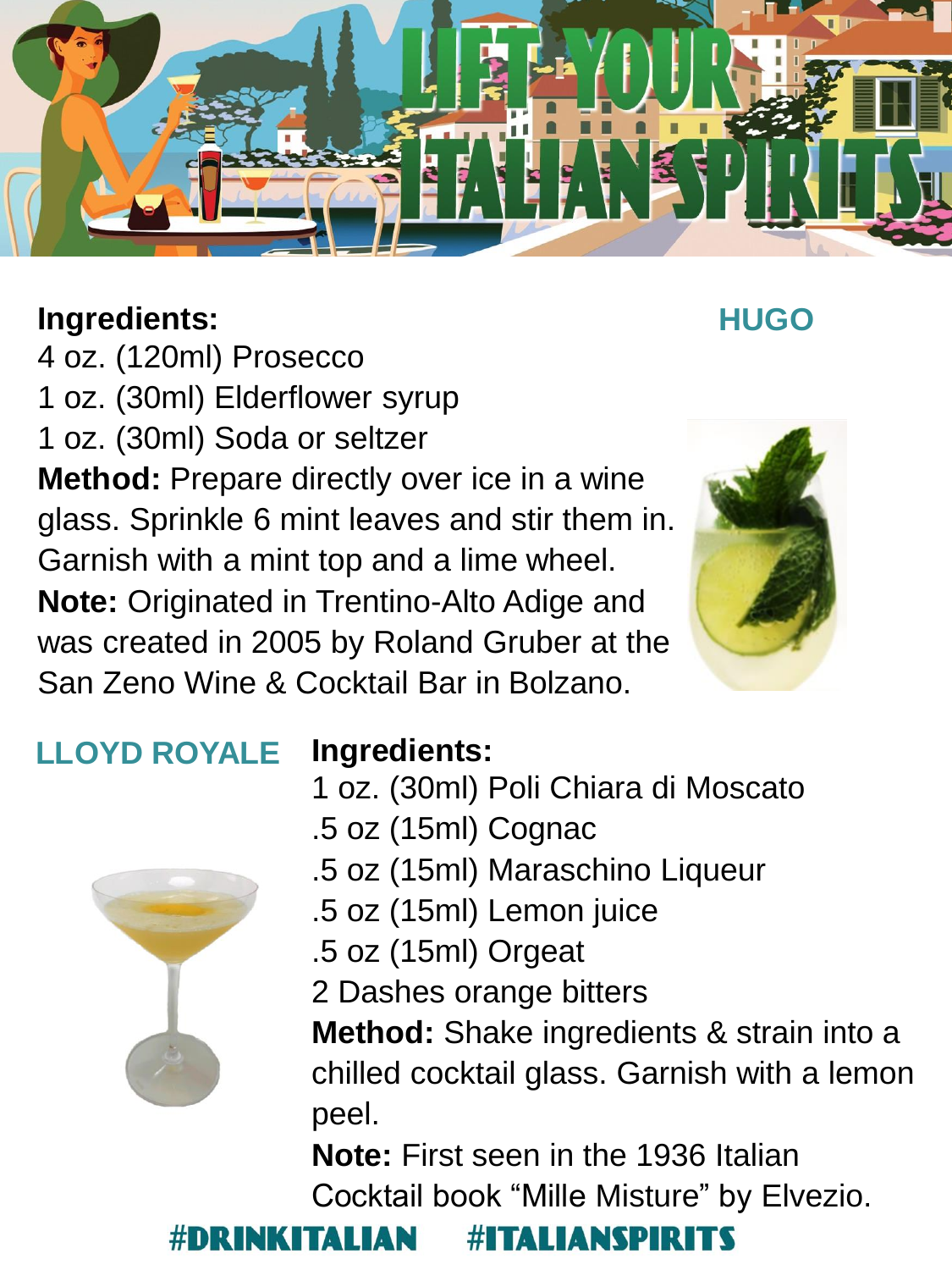

3 oz. Crisp white wine,

1 oz. (30ml) Luxardo Bitter Rosso or Casoni

1814 L'Aperitivo

2 oz. (60ml) Soda or seltzer

**Method:** Prepare directly over ice in a wine glass. Garnish with a lemon peel.

**Note:** First introduced in Brescia. Some people maintain it pre-dates the Spritz. Pirlo means "fall" in the dialect of Brescia. The term comes from the falling when the red liqueur splashes into the white wine.

# **PUCCINI**



## **Ingredients:**

8 Fresh Tangerine segments ¾ oz Mandarine Liqueur Top with Prosecco

**Method:** Muddle the tangerine segments in a shaker. Add liqueur and shake with ice. Fine strain into chilled flute. Top with the Prosecco. **Note:** Named after the composer of Madame Butterfly. Popular in Northern Italy where it is also made without the mandarin liqueur.

#### ITALIANSPIRIT #DRI INKITALIAN ᅔ

## **PIRLO**